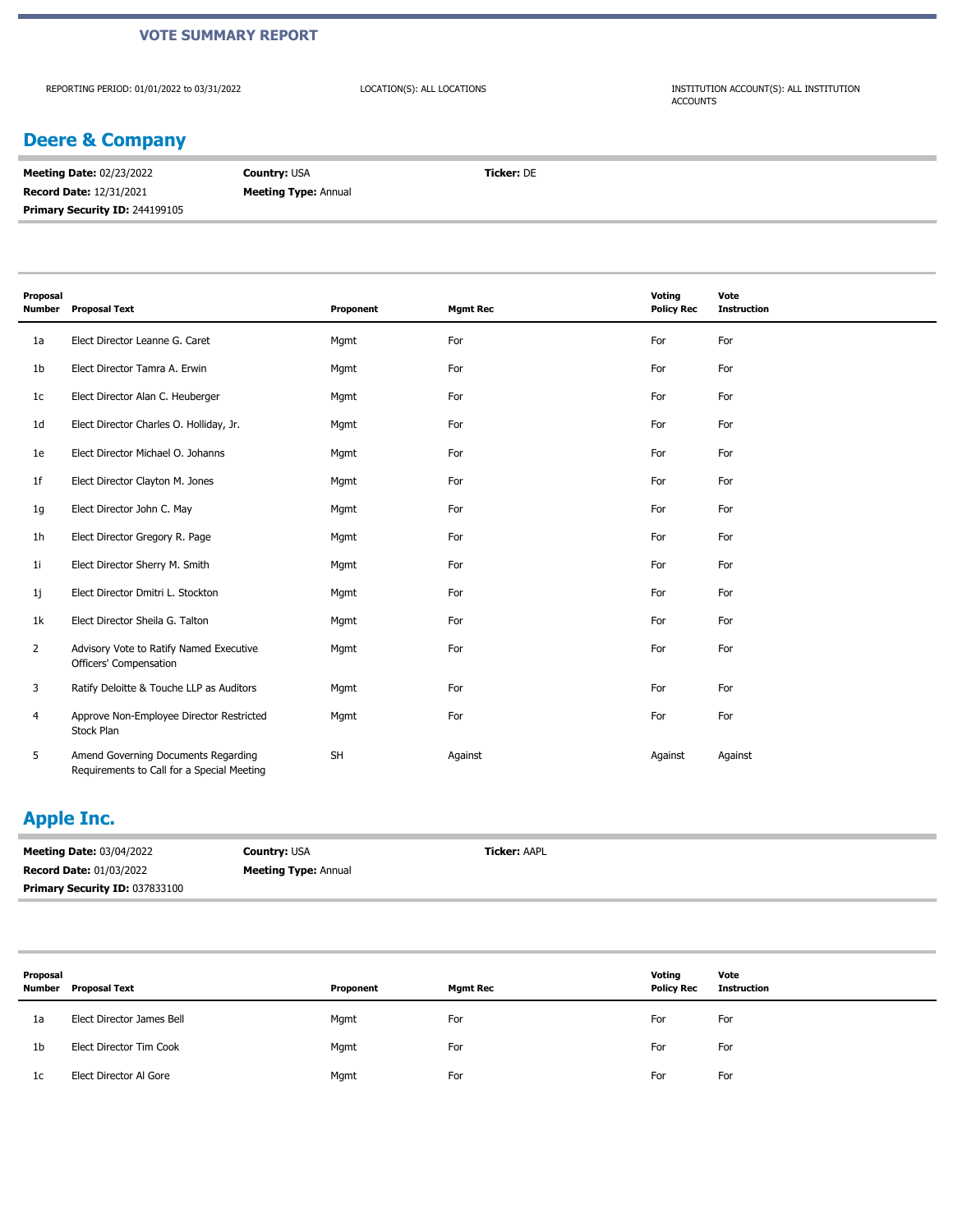# **Apple Inc.**

| Proposal<br>Number | <b>Proposal Text</b>                                                      | Proponent | <b>Mgmt Rec</b> | Voting<br><b>Policy Rec</b> | Vote<br><b>Instruction</b> |
|--------------------|---------------------------------------------------------------------------|-----------|-----------------|-----------------------------|----------------------------|
| 1 <sub>d</sub>     | Elect Director Alex Gorsky                                                | Mgmt      | For             | For                         | For                        |
| 1e                 | Elect Director Andrea Jung                                                | Mgmt      | For             | For                         | For                        |
| 1f                 | Elect Director Art Levinson                                               | Mgmt      | For             | For                         | For                        |
| 1g                 | Elect Director Monica Lozano                                              | Mgmt      | For             | For                         | For                        |
| 1h                 | Elect Director Ron Sugar                                                  | Mgmt      | For             | For                         | For                        |
| 1i                 | Elect Director Sue Wagner                                                 | Mgmt      | For             | For                         | For                        |
| $\overline{2}$     | Ratify Ernst & Young LLP as Auditors                                      | Mgmt      | For             | For                         | For                        |
| 3                  | Advisory Vote to Ratify Named Executive<br>Officers' Compensation         | Mgmt      | For             | For                         | For                        |
| 4                  | Approve Omnibus Stock Plan                                                | Mgmt      | For             | For                         | For                        |
| 5                  | Amend Articles of Incorporation to become a<br>Social Purpose Corporation | SH        | Against         | Against                     | Against                    |
| 6                  | Approve Revision of Transparency Reports                                  | <b>SH</b> | Against         | Against                     | Against                    |
| 7                  | Report on Forced Labor                                                    | <b>SH</b> | Against         | Against                     | Against                    |
| 8                  | Report on Median Gender/Racial Pay Gap                                    | SH        | Against         | Against                     | Against                    |
| 9                  | Report on Civil Rights Audit                                              | <b>SH</b> | Against         | Against                     | Against                    |
| 10                 | Report on Concealment Clauses                                             | SH        | Against         | Against                     | Against                    |

# **QUALCOMM Incorporated**

| <b>Meeting Date: 03/09/2022</b>       | <b>Country:</b> USA         | <b>Ticker:</b> OCOM |
|---------------------------------------|-----------------------------|---------------------|
| <b>Record Date: 01/10/2022</b>        | <b>Meeting Type: Annual</b> |                     |
| <b>Primary Security ID: 747525103</b> |                             |                     |

| Proposal<br><b>Number</b> | <b>Proposal Text</b>                | Proponent | <b>Mgmt Rec</b> | Voting<br><b>Policy Rec</b> | Vote<br><b>Instruction</b> |
|---------------------------|-------------------------------------|-----------|-----------------|-----------------------------|----------------------------|
| 1a                        | Elect Director Sylvia Acevedo       | Mgmt      | For             | For                         | For                        |
| 1b                        | Elect Director Cristiano R. Amon    | Mgmt      | For             | For                         | For                        |
| 1 <sub>c</sub>            | Elect Director Mark Fields          | Mgmt      | For             | For                         | For                        |
| 1 <sub>d</sub>            | Elect Director Jeffrey W. Henderson | Mgmt      | For             | For                         | For                        |
| 1e                        | Elect Director Gregory N. Johnson   | Mgmt      | For             | For                         | For                        |
| 1f                        | Elect Director Ann M. Livermore     | Mgmt      | For             | For                         | For                        |
| 1g                        | Elect Director Mark D. McLaughlin   | Mgmt      | For             | For                         | For                        |
| 1 <sub>h</sub>            | Elect Director Jamie S. Miller      | Mgmt      | For             | For                         | For                        |
| 1 <sub>i</sub>            | Elect Director Irene B. Rosenfeld   | Mgmt      | For             | For                         | For                        |
| 1j                        | Elect Director Kornelis (Neil) Smit | Mgmt      | For             | For                         | For                        |
| 1k                        | Elect Director Jean-Pascal Tricoire | Mgmt      | For             | For                         | For                        |